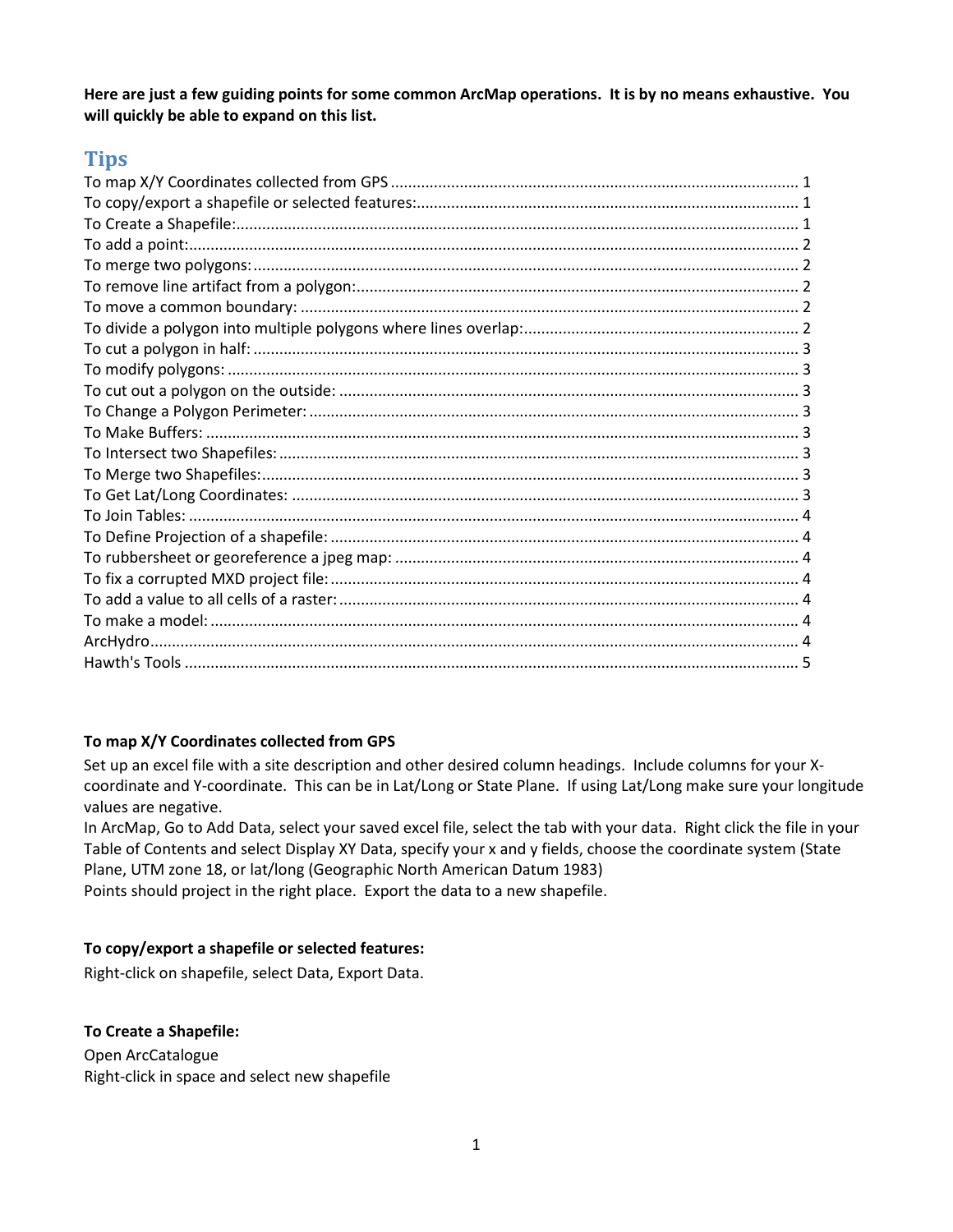<span id="page-1-0"></span>Name it, select feature type, edit coordinate system and select Projected Coordinate Systems/State Plane/NAD 1983 (Feet)-New Jersey. Then either drag and drop into view or add theme in ArcMap.

### **To add a point:**

Click Editor bar and select Start Editing Under Target window, select the layer or shapefile you want to edit Under Task window, select Create New Feature Under Sketch tool window, select the pencil Click on map where you want the point to be, then edit attribute table.

#### <span id="page-1-1"></span>**To merge two polygons:**

Click Editor bar and select Start Editing Under Target window, select the layer or shapefile you want to edit Select edit tool (the little triangle) Select polygons to merge (by dragging a rectangle across common boundary) Under Editor, select merge

### <span id="page-1-2"></span>**To remove line artifact from a polygon:**

Click Editor bar and select Start Editing Under Target window, select the layer or shapefile you want to edit Under Task window, select Create New Feature Under Sketch tool window, select the pencil Enable Snapping under Editor Draw polygon around the artifact Then merge the artifact polygon with the polygon surrounding it.

#### <span id="page-1-3"></span>**To move a common boundary:**

Click Editor bar and select Start Editing Under Target window, select the layer or shapefile you want to edit Click map topology button and select layer to operate on Click topology edit tool button Under task select Modify edge Select common boundary of polygons by clicking and dragging Move points Under tasks select Reshape edge

#### <span id="page-1-4"></span>**To divide a polygon into multiple polygons where lines overlap:**

Click Editor bar and select Start Editing Under Target window, select the layer or shapefile you want to edit Make sure ET Geotools is activited (Right click somewhere up on toolbar to select from drop down menu) Make sure polygon (s) are selected Under ET commands select ET Explode Selected ET Geotools is a separate add-in extension at<http://www.ian-ko.com/>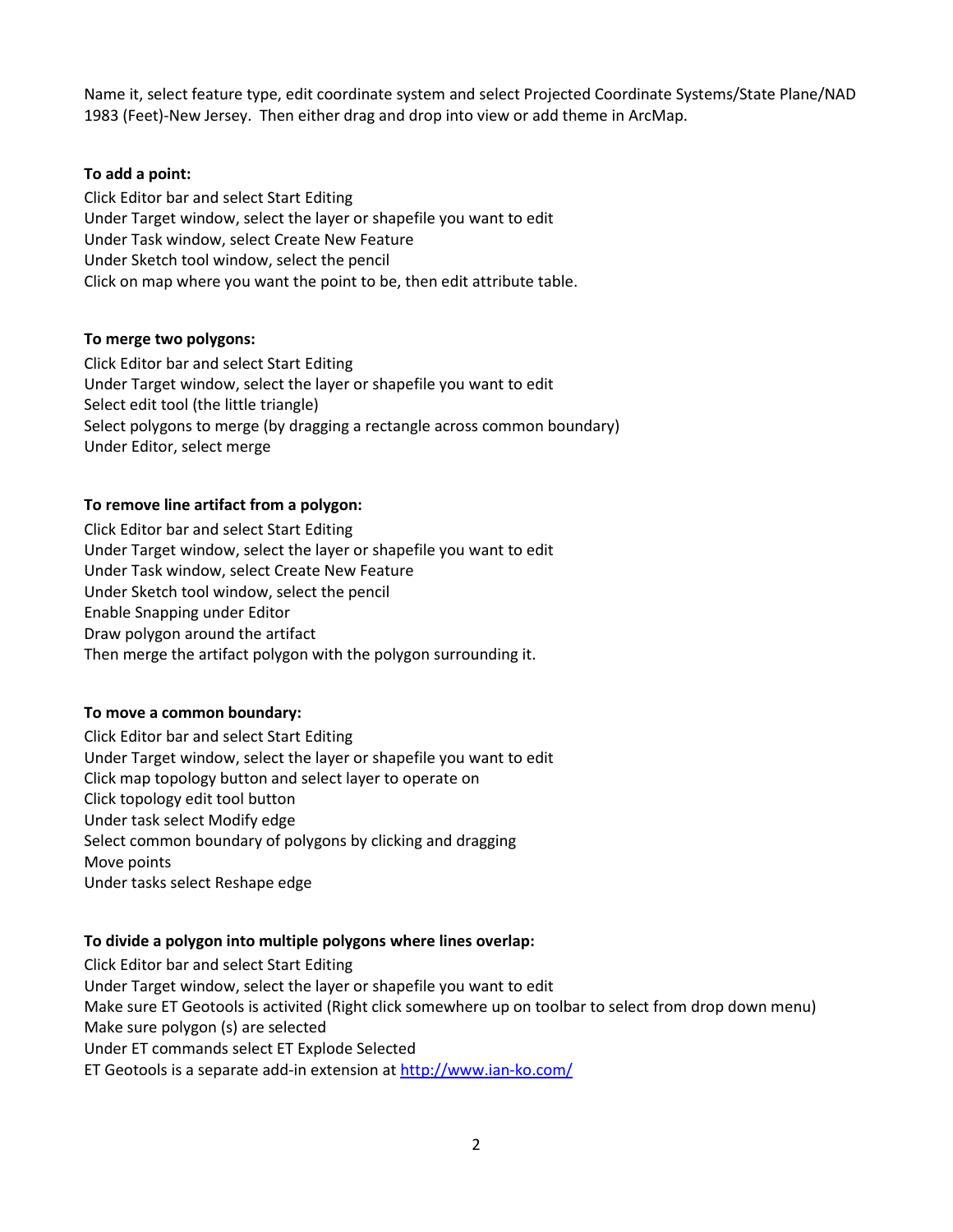## <span id="page-2-0"></span>**To cut a polygon in half:**

Click Editor bar and select Start Editing Under Target window, select the layer or shapefile you want to edit Under Task select Cut polygon feature Select polygon you want to cut Select pencil under sketch tool Change attributes of new polygon by Attribute button at far right of Editor toolbar

## <span id="page-2-1"></span>**To modify polygons:**

Click start editing under editor toolbar. Task is Modify Feature under Modify Tasks. Make adjustments

## <span id="page-2-2"></span>**To cut out a polygon on the outside:**

Use Auto-complete Polygon under Topology tasks. (No need to select polygon)

## <span id="page-2-3"></span>**To Change a Polygon Perimeter:**

Select modify feature, and enable snapping under Editor. Grab vertice with arrow tool and move. To register change select Reshape Feature. To add vertice, right click while cursor is over line.

### <span id="page-2-4"></span>**To Make Buffers:**

<span id="page-2-5"></span>Analysis Tools\Proximity\Multiple Ring Buffer Select none for dissolve

# **To Intersect two Shapefiles:**

<span id="page-2-6"></span>In ArcToolbox select Analysis Tools, Overlay, Intersect

# **To Merge two Shapefiles:**

<span id="page-2-7"></span>In ArcToolbox, Data Management Tools, General, Merge

# **To Get Lat/Long Coordinates:**

Make sure point file is in State Plane or other known coordinates.

1)If the coordinate system is not set got to: ArcToolbox, Data Management Tools, Projections and

Transformations, Feature, Project or ArcToolbox, Data Management Tools, Projections and Transformations, Define Projecton

Follow the prompts…for Output Coordinate System, Select Geographic Coordinate Systems, North America, North American Datum 1983 for NJ State Plane or other projection as necessary.

2) Add a field in the attribute table for both coordinates. Right click on the Column Name and select Calculate Geometry.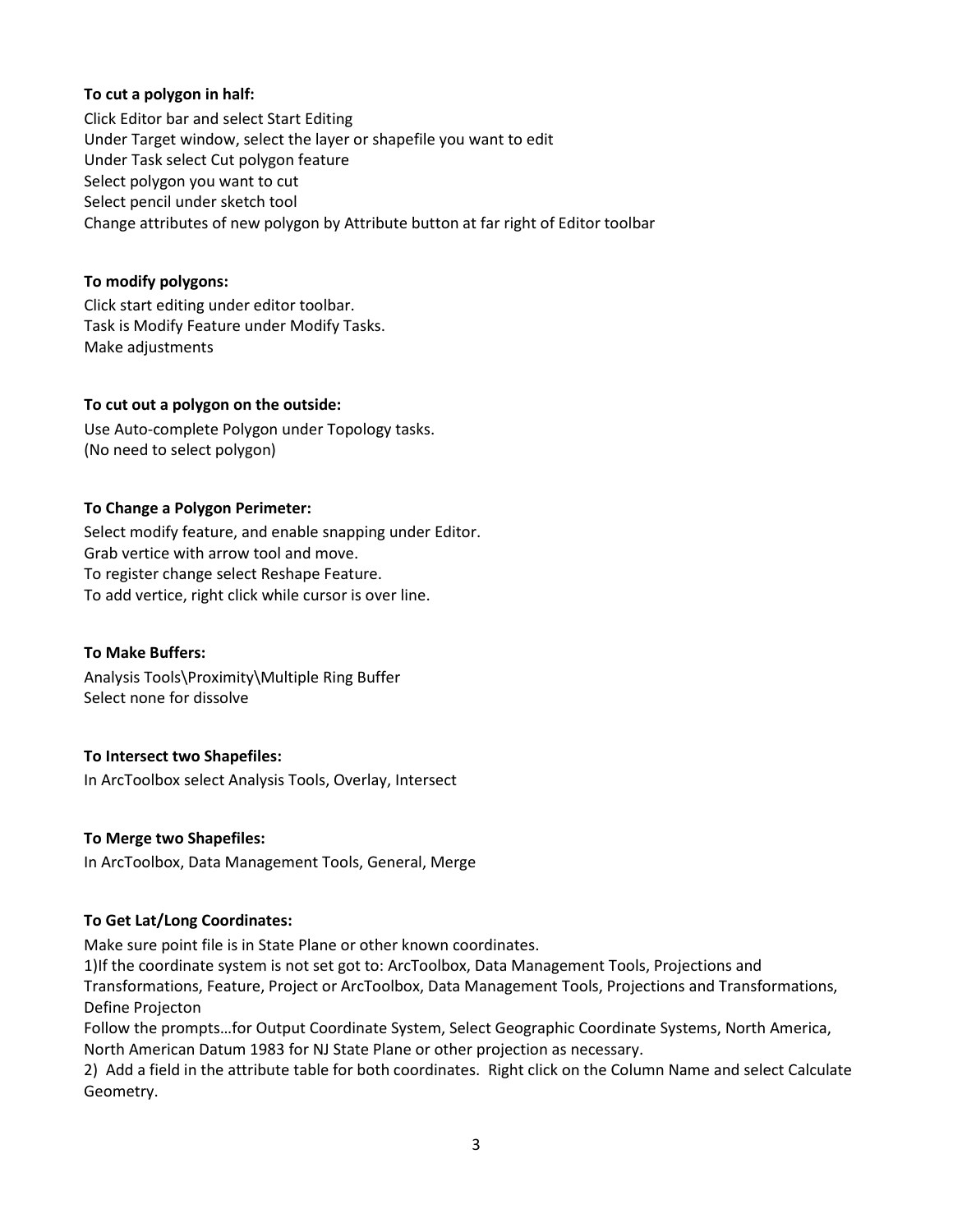## <span id="page-3-0"></span>**To Join Tables:**

In ArcToolbox, Data Management Tools, Joins, Add Join The dbf tables must have a field in common to match (typically the site name) Then right-click on shapefile, select Data, Export Data to make join permanent. Joins can be done just as easily in ArcMap from the Table of Contents. Right click on the layer of interest, right click and select Joins and Relates…

## <span id="page-3-1"></span>**To Define Projection of a shapefile:**

In ArcToolbox, Data Management Tools, Projections and Transformations, Define Projection, Projected Coordinate Systems, State Plane, NAD 1983 Feet, Select the one for New Jersey.

## <span id="page-3-2"></span>**To rubbersheet or georeference a jpeg map:**

Activate georeferencing toolbar (to do that, right click above view and check georeferencing) Make a copy of the original jpeg to avoid changing the original Add Data to load jpeg (copy) into view Make sure layer (the jpeg) is activated You can change the scale, rotate, shift the image by clicking the corresponding toolbar buttons Select add control points Note: if autoadjust is activated then the image will move automatically after each control point is selected. When finished, select update georeferencing

## <span id="page-3-3"></span>**To fix a corrupted MXD project file:**

Make sure MXD Doctor has been installed (it's on the Arc installation disc) On desktop select Start, Programs, ArcGIS, Developer Tools, MXD Doctor At Diagnosis Tab browse to the MXD file that is a problem and select After it automatically completes the Document status (a few seconds) select the Treatment Tab Make sure Transfer all non-broken option is checked Select Fix Document button It will then make a new project file with the suffix "new" added.

### <span id="page-3-4"></span>**To add a value to all cells of a raster:**

<span id="page-3-5"></span>In ArcToolbox, select Spatial Analyst Tools, Math, Plus. Follow prompts.

### **To make a model:**

Right click in space in ArcToolbox, select New Toolbox, name it, right click on it, select New, Model. Drag the ArcToolbox tool (e.g., Contour) into the Model view, then doubleclick on the tool (Contour) and follow the prompts. Save model frequently. Right-click on the model output and select Add to Display, then right-click again and deselect Intermediate. You can copy down the model any number of times to save time. Run the model.

# <span id="page-3-6"></span>**ArcHydro**

Be sure to read the documentation. The extension is very sensitive to file locations. Pour points must have the following fields included: